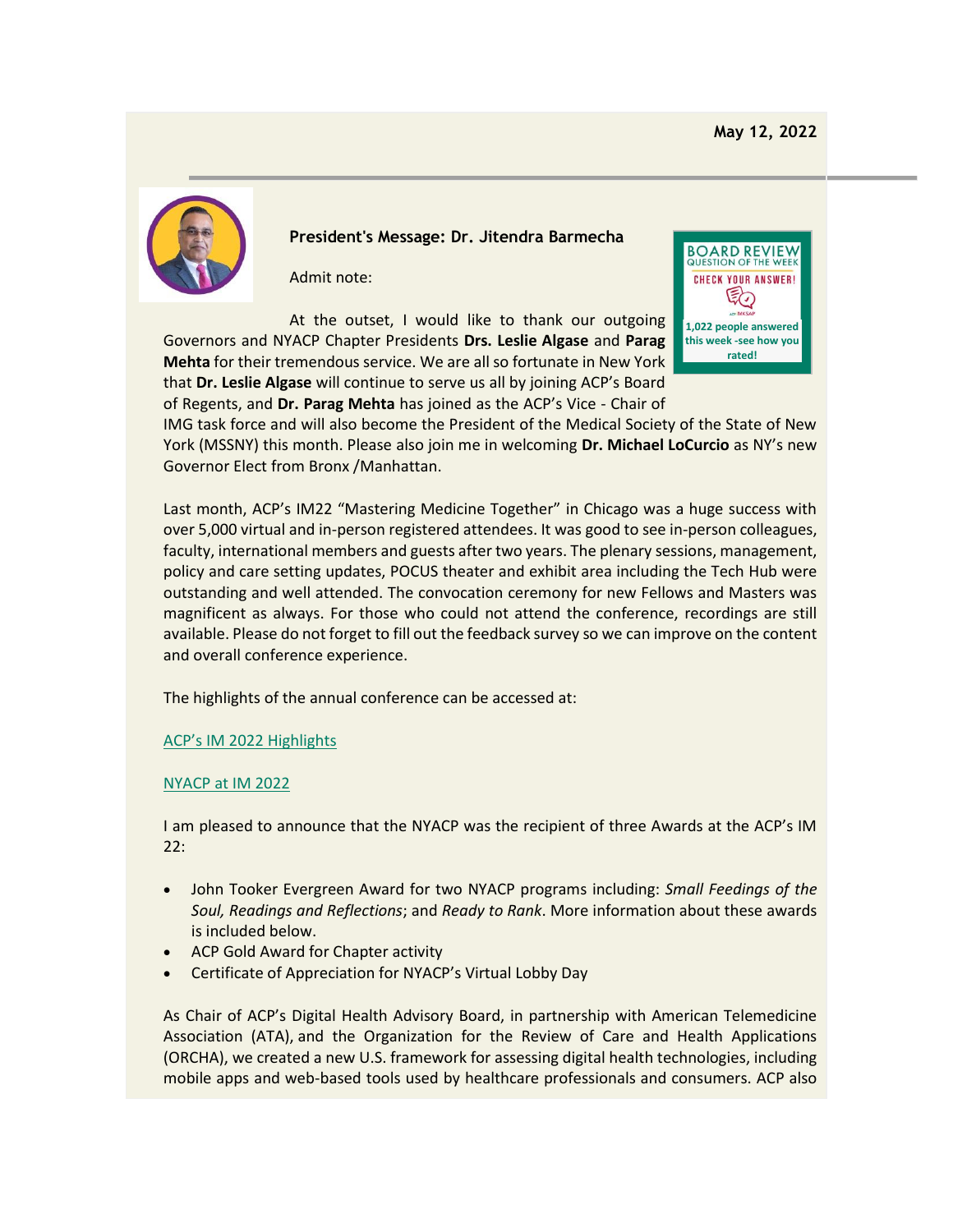announced the launch of a pilot test of a database of digital health tools reviewed against the framework by ORCHA.

Back home, the NYS Legislative Session is scheduled to end on June 2nd. We had a very successful virtual lobby day on May 5th discussing several pieces of healthcare legislation with our elected officials and their staff. I would like to thank **Dr. Kellin King**, Chair of NYACP's Health and Public Policy Committee, for taking the lead along with other members. For those members who did not have a chance to participate in our advocacy efforts, please visit our Advocacy [Week Webpage](https://www.votervoice.net/BroadcastLinks/Vn-6corX8rW9J-b2xWgT6g) to send a letter supporting Prior Authorization "Gold Cards" for physicians and listen to three newly released podcasts.

In the spirit of collaboration, NYACP is joining forces with Governors from California Region 3, Illinois, Oregon, and Texas to offer ["Influencing Change in Medicine: Leadership for Equity"](https://www.votervoice.net/BroadcastLinks/L8rYoWb_9UrUUHg57PE0Mg) meeting on Saturday, May 14th. One of the panelists is our own - **Dr. Moro Salifu,** NYACP's Chairperson of DEI Task Force. Registration links were emailed earlier and can be accessed [here.](https://www.votervoice.net/BroadcastLinks/L8rYoWb_9UrUUHg57PE0Mg) We are also working on several resolutions to be discussed at the fall Board of Governors meeting.

Last but not least, I look forward to the Leadership Conference, Medical Students and Residents forum (Poster session and Doctor's Dilemma) on May 25th -26th in Albany.

Stay tuned for the progress note(s)!

**NYACP Advocacy Week: May 2-6, 2022 Recapping A Successful Week!**

**Monday, May 2 – Podcasts Released**



Did you get a chance to listen to our new advocacy-related podcasts? If not, then make plans to hear directly from our advocacy interns and physician leaders about recent experiences and successes.

NYACP Advocacy Internship: Experiences from [the Chapter's Advocacy Interns](https://www.votervoice.net/BroadcastLinks/ISPtBGftCV7T3XJAt3A4Mg)

[2022 Advocacy Topics of Interest](https://www.votervoice.net/BroadcastLinks/me63Doaa7aXnVW90ZQhW2w)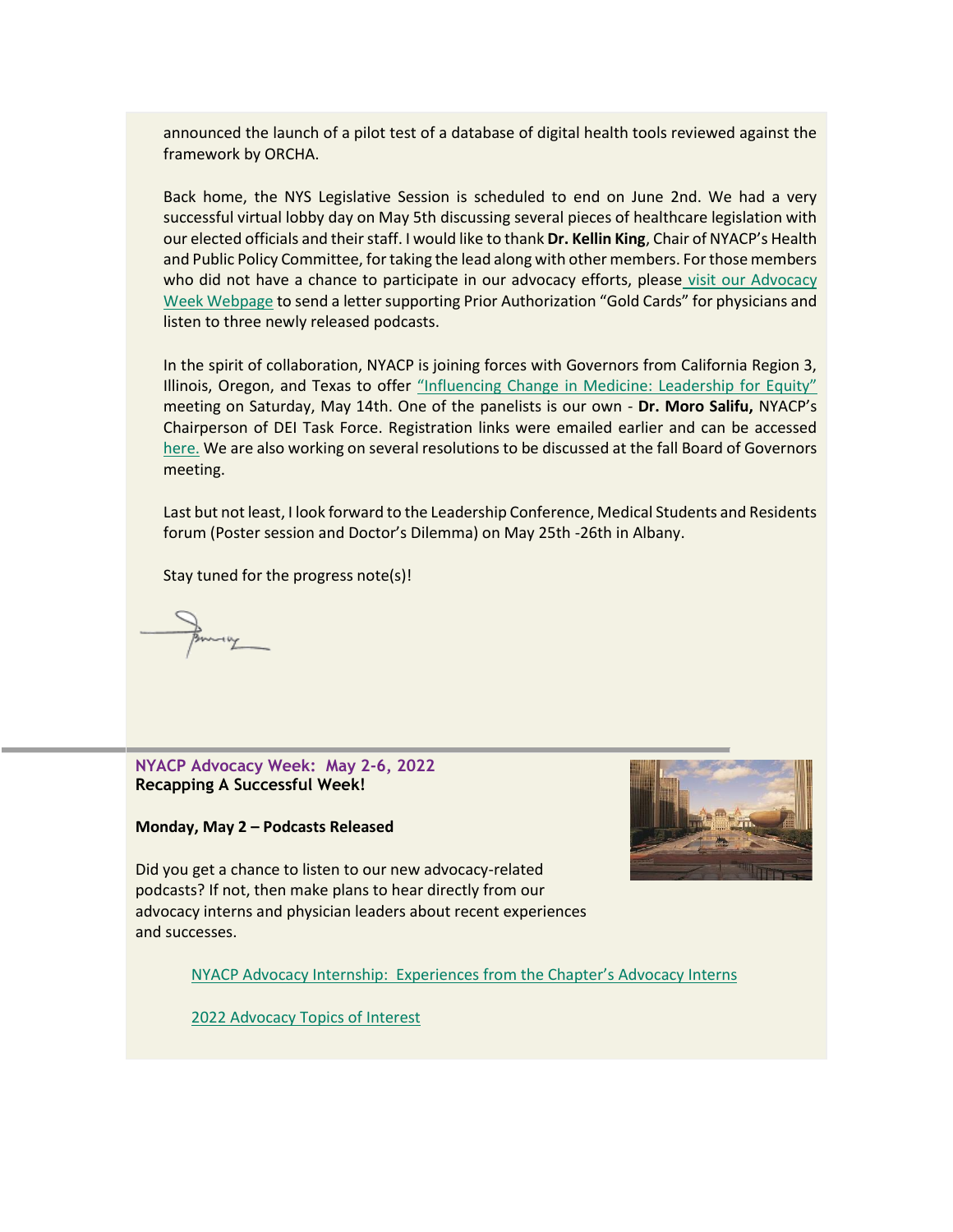NYACP also shares tools and resources on why physician advocacy is important and how to build legislator relationships. If you wish to listen to these podcasts, go to the NYACP Physician [Spotlight Podcast page.](https://www.votervoice.net/BroadcastLinks/Q9-wwCJYjMB2nA_Jq8sUeg)

#### **Tuesday, May 3 – Call to Action**

Did you join NYACP in it[s Call to Action to support a bill to create a PreAuthorization Gold Card for](https://www.votervoice.net/BroadcastLinks/EjyLOj1PIGTomvOPTCUlVA)  [physicians](https://www.votervoice.net/BroadcastLinks/EjyLOj1PIGTomvOPTCUlVA)? If not, there's still time. So far, 151 letters have been sent to NYS Senators and Assembly Members requesting support for the legislation.

The bill would expedite health care for patients in instances where a physician's preauthorization requests are routinely approved by health insurance carriers by exempting the physician from securing preauthorization for common referrals. Expediting patient care and reducing a bit of administrative burden – a win-win! If you haven't sent your letter yet, please do it today through the Chapter's Grassroots Advocacy Center.

There is a prepared letter with the option to personalize it, which takes about 1 minute to send. [Click here to send your letter now!](https://www.votervoice.net/BroadcastLinks/EjyLOj1PIGTomvOPTCUlVA)

NYACP Leaders and Health and Public Policy Committee members also met with Senator Steward-Cousins' Majority Counsel & Health Team to discuss and request support for the following bills:

- Prior Authorization "Gold Card: (A.9908/S.8299)
- Co-Pay Accumulator (A1741/S.5299)
- NYSIIS Registry (A.279/S75)

## **[Read More](https://www.votervoice.net/BroadcastLinks/sgsAGEqoe_MUwLfNmJhL4A)**

## **IM22 New York Member Presentation and Poster Winners**

**ACP Early Career Physicians Competition Winner Presentations Certificate in Physician Leadership- Capstone Project:** Charles Kast, MD, FACP- Northwell Health Hadeel Alkhairw, MD - NYC Health + Hospitals/Elmhurst

## **ACP Resident/Fellow Abstract Competition Winner Presentations**

Research: YI-Yun Chen, MD, Jacobi Medical Center Clinical Vignette: Miqueas Gomez, MD, Health Quest/Brooklyn Clinical Vignette: Vineeetha Philip, MBBS, Health Quest/Brooklyn



Dr. Charles Kast presenting at IM22!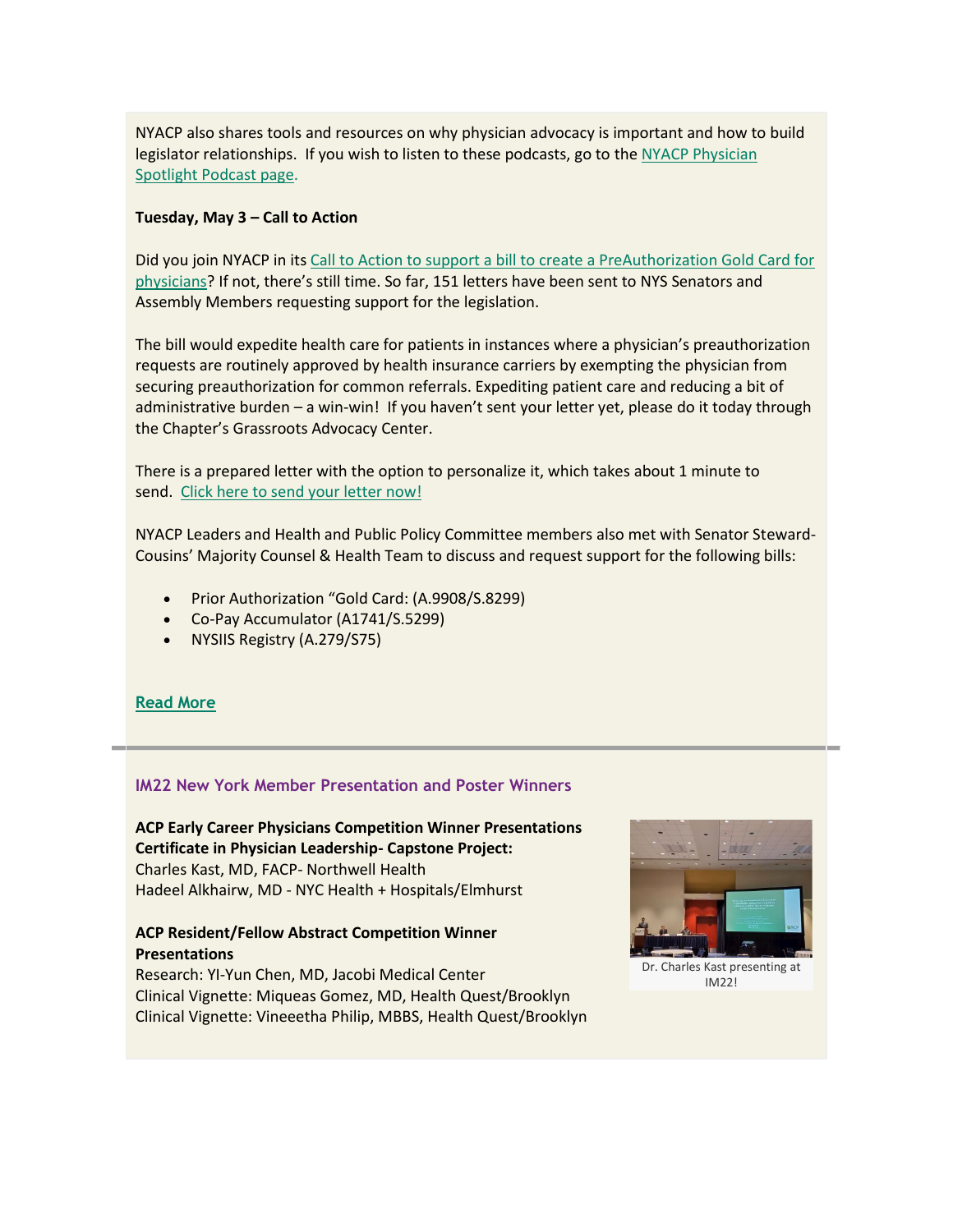## **ACP Medical Student Abstract Competition Winner Presentations** Clinical Vignette: Eric Kim, New York University Grossman School of Medicine, New York

#### **IM22 Medical Student Poster Winners**

Research: Sarah Turecamo, NYU Grossman School of Medicine, New York Research: Harshita Gaba, University of Rochester Medical School, Rochester

## **[All Winners](https://www.votervoice.net/BroadcastLinks/TUCVC47IwUXdy3Qb4htSMg)**

**Medical Malpractice Insurance Coverage in New York** By: Kenneth R. Larywon, Esq. and Thomas A. Mobilia Esq.

#### **PARTNERING WITH NYACP GET MORE THAN A POLICY**

MLMIC

With ever-increasing pain and suffering awards, unsuccessful legislative attempts to establish caps on damages through tort

reform, and expanded statute of limitations, such as Lavern's Law concerning failure to diagnose cancer claims, New York healthcare providers, practices and hospitals, often question what they can do to protect themselves in the event of a medical malpractice judgment. While the importance of insurance is obvious, practitioners should be appropriately informed as to their medical professional liability coverage, available limits of coverage, insurance coverage maintained by potential co-defendants, and the priority as between the[m.](https://www.votervoice.net/BroadcastLinks/Mb5162HvUZ05P2rcZwb2eQ)

## **[Read More](https://www.votervoice.net/BroadcastLinks/Mb5162HvUZ05P2rcZwb2eQ)**

## **NYACP Wins Two Evergreen Awards at ACP's IM22 Annual Meeting**

NYACP is pleased to announce that two Chapter programs won an Evergreen Award from ACP this year! The John Tooker Evergreen Award recognizes the valuable contributions of ACP members working through their state Chapters 'to enrich, educate and engage members'.

The two programs recognized by ACP for an Evergreen Award include *Ready to Rank* **and** *Small Feedings of the Soul.* Congratulations to Peter Bhandari, MD for spearheading



[highlights here!](https://www.votervoice.net/BroadcastLinks/Ha6ZbE2PYooRK_aEiHP_xA)

the Ready to Rank development through NYACP's Medical Students Committee and Residents Committee; and Lynn Cleary, MD, MACP, Nandini Anandu, MD, FACP, and Cori Salvit, MD, FACP for launching the *Small Feedings of the Soul* program under

the auspices of the Well Being Committee.

#### **[Read More](https://www.votervoice.net/BroadcastLinks/HX4NwFoQ8EioEEsQIB10bw)**

**[NYACP's IM 2022 Highlights!](https://www.votervoice.net/BroadcastLinks/Ha6ZbE2PYooRK_aEiHP_xA)**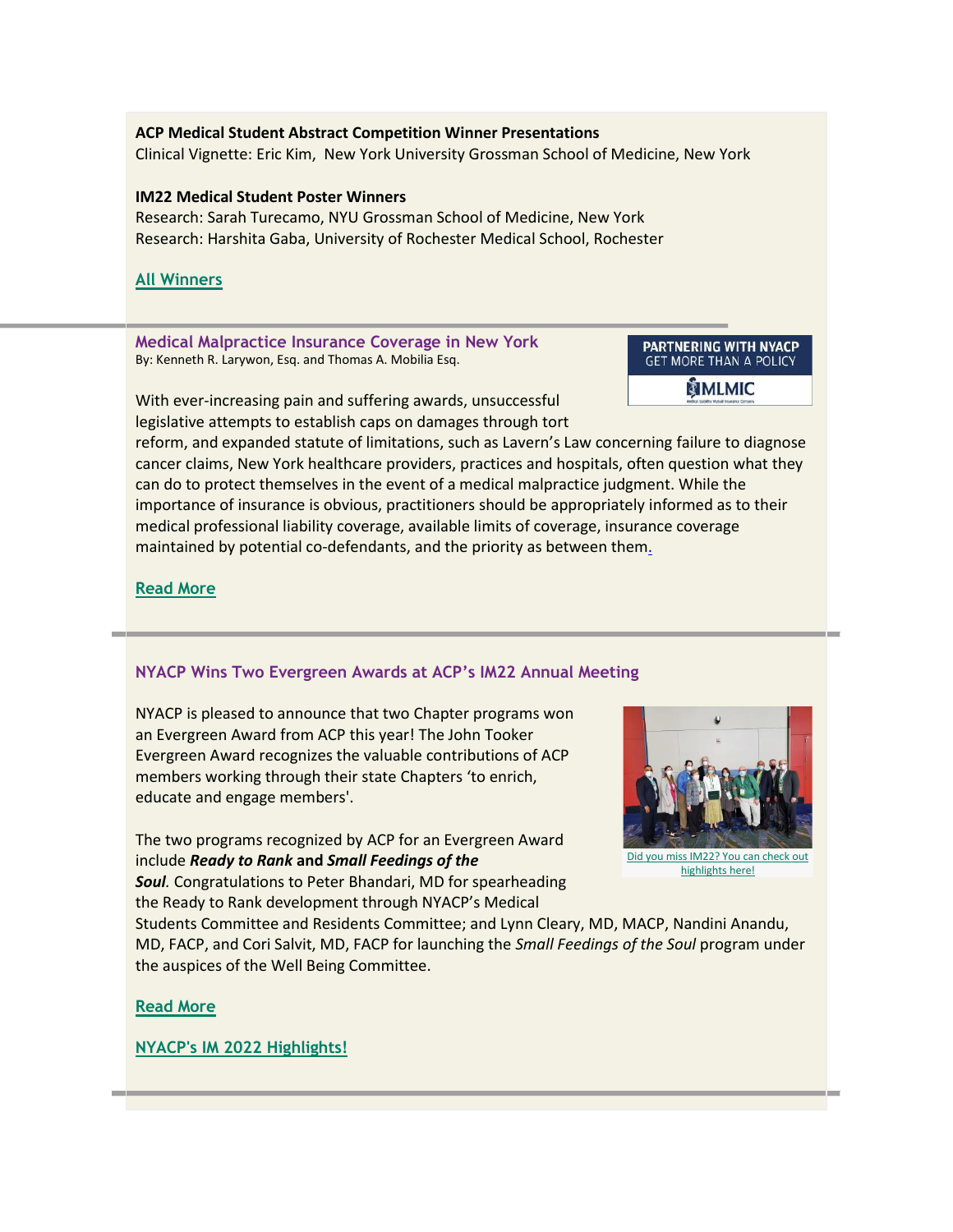## **Recorded Videos**

#### **How to Prepare Great Abstract and Poster Presentations for your Next Academic Conference**

Attendee **Joseph Dayrit, SGU IMG M3** shared the following review on Instagram:

"Thank you NY ACP Chapter and Karen Tucker LaBello, CMP for hosting an incredible talk that was both entertaining and informative; I will definitely apply these tips gained towards my future presentations. Special thanks as well to Dr. Evan Siau, MD, FACP; Dr. Raphael Rabinowitz, MD; Dr

Ofek Hai, DO, FACP and Dr. Harvir Gambhir, MD for taking time out of your busy schedules to mentor, sharing pearls garnered through personal experiences regarding research preparation, production and presentation."

#### **View Here**

# **Peers Share Strategies to Cope with Daily Burdens**

May is Mental Health Awareness Month, and your fellow ACP colleagues have developed an Emotional Support Video Series. Take a few minutes to explore these brief videos in which your peers share their strategies for coping with daily burdens, including tips on how to:

• Maintain compassion

\*\*\*\*\*\*\*\*\*\*\*\*\*\*\*\*\*\*\*\*\*\*\*\*\*\*\*\*\*\*\*\*\*\*\*\*\*

- Communicate your needs
- Help colleagues who need support

## **[View Here](https://www.votervoice.net/BroadcastLinks/-GG2lFTrhfHH9jqU5a0Wuw)**

\*\*\*\*\*\*\*\*\*\*\*\*\*\*\*\*\*\*\*\*\*\*\*\*\*\*\*\*\*\*\*\*\*\*\*\*\* **Leaders in health care must 'make change happen' to combat burnout**

In this video, Dr's Connie Newman, Ankita Sagar and Jason Schneider discuss highlights from their presentation on physician burnout and efforts that are needed to begin addressing it.



**[View Here](https://www.votervoice.net/BroadcastLinks/YlH76MF2fW1o1eSu8nPtuQ)**

## **Upcoming Events**

*Sponsored by: California Region 3, Illinois, New York, Oregon, and Texas Chapters of the American College of Physicians* **Influencing Change in Medicine: Leadership in Equity**



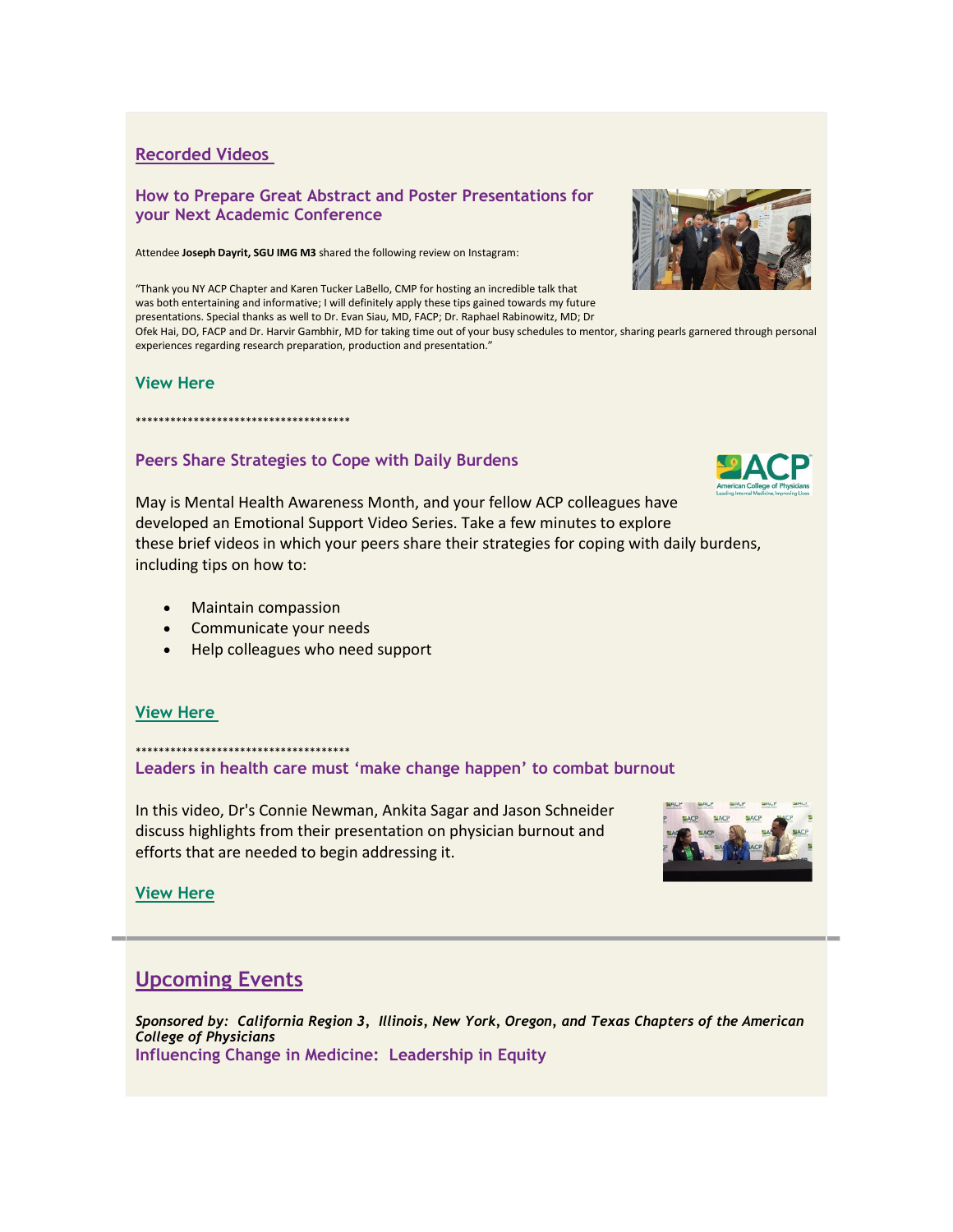## **Saturday, May 14th / 11:00 AM - 12:30 PM**

#### **Objectives:**

- At the conclusion of the program, attendees will be able to define health equity in terms of impacting advocacy and describe why it matters.
- Chapter successes and challenges will be shared and consensus for effective approaches will be developed.
- Methods for advancing the health equity agenda within advocacy will be shared, and best practices for developing successful coalitions and stakeholder communities will be addressed.

**Keynote Speaker:** Dr. David Hilden, ACP HPPC Vice Chair

**Moderator:** Dr. Omar Atiq, ACP Pres-Elect

#### **Chapter Panelists:**

- **Dr. Moro Salifu, NY ACP DEI Chair**
- Dr. Kelsi Manley, OR ACP Advocacy Day Chair
- Dr. Cynthia Jumper, TX ACP Past President
- Dr. Susan Hingle, ACP BOR Chair Emeritus
- Dr. Stony Anderson, CA Colorectal Cancer Coalition Pres

## **[Register Here](https://www.votervoice.net/BroadcastLinks/cYM-pw06obgvu8rer7lz5Q)**

**[More Information](https://www.votervoice.net/BroadcastLinks/3Qvs5P2CBUjAX9l9NPOWXQ)**

**ACP's Peer Mentoring Series: Session 5—Contract Negotiation Tuesday, May 17, 8:00 - 9:00 pm**



As you prepare to take the next step in your career, it's important to develop a foundational knowledge of contracts and contract negotiation. Learn about the key parts of an employment contract and explore strategies for effective contract negotiation.

Following the presentation, participants will break into small groups to discuss the topic, engage in peer mentoring, and network with their colleagues.

## **[Register Here](https://www.votervoice.net/BroadcastLinks/ZaORcxa1_PFqtY0fUb57hg)**

**2022 NYACP Resident and Medical Student Forum Friday, May 27, 2022**

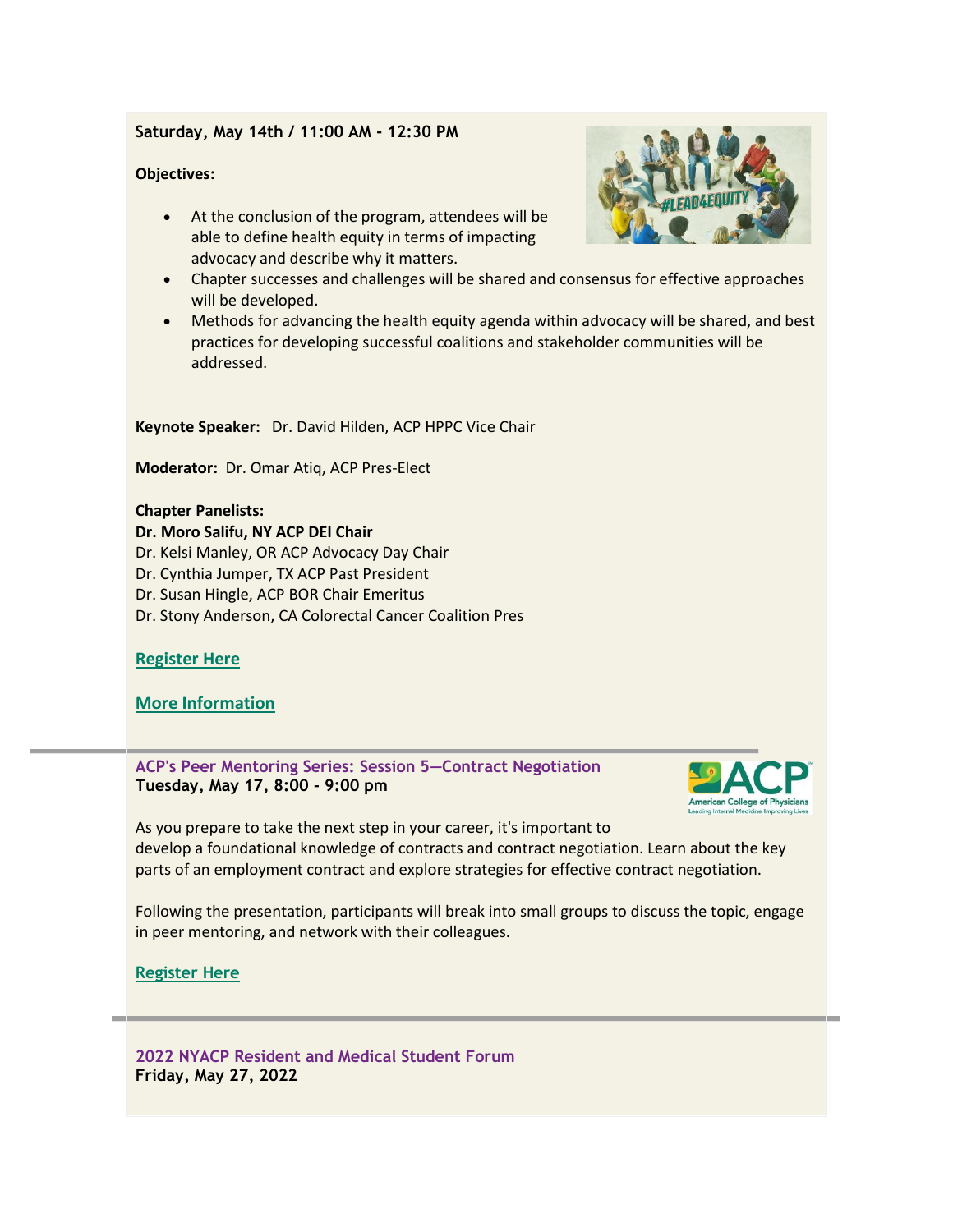Save the date and plan to join us on Friday, May 27, 2022, as we return to an in-person poster competition and welcome back Dr.'s Dilemma!

Crowne Plaza/Desmond 660 Albany Shaker Rd Albany, NY 12211

12:30 pm - Poster Competition

2:00 pm - Dr's Dilemma Competition - [Dr's Dilemma Teams Competing](https://www.votervoice.net/BroadcastLinks/HQ4fTncp59RyCZe7DtlEJg)



## **Breaking Bad! Prior Auth Harms the Physician-Patient Relationship Tuesday, May 31/ 7:00-8:00 pm**

Physicians are frustrated by the time and hassles of the prior authorization system. Our judgement is questioned by reviewers who have not interviewed or examined the patient, and may lack appropriate expertise in the condition. The prior auth process burdens physicians and their staff, and if disputes are not resolved promptly, can harm patients.

ACP and Medicine Forward are collaborating on a panel discussion to explore the burden that the prior authorization system places on the physician-patient relationship and how the system can be changed. Join the discussion to learn how you can help drive the needed change. **[Register Here](https://www.votervoice.net/BroadcastLinks/cmj9hgHT5jVtqUJtKn2jFw)**

### **Save the Date!**

**2022 NYACP Annual Scientific Meeting**

**Saturday, November 5, 2022** Join us as we return to an in-person Annual Scientific Meeting on Saturday, November 5, 2022.

Westchester Marriott 670 White Plains Rd Tarrytown, NY 10591

**[Preliminary Schedule](https://www.votervoice.net/BroadcastLinks/U1J3mD48HCSjsrRjRtkd9A) & Information**